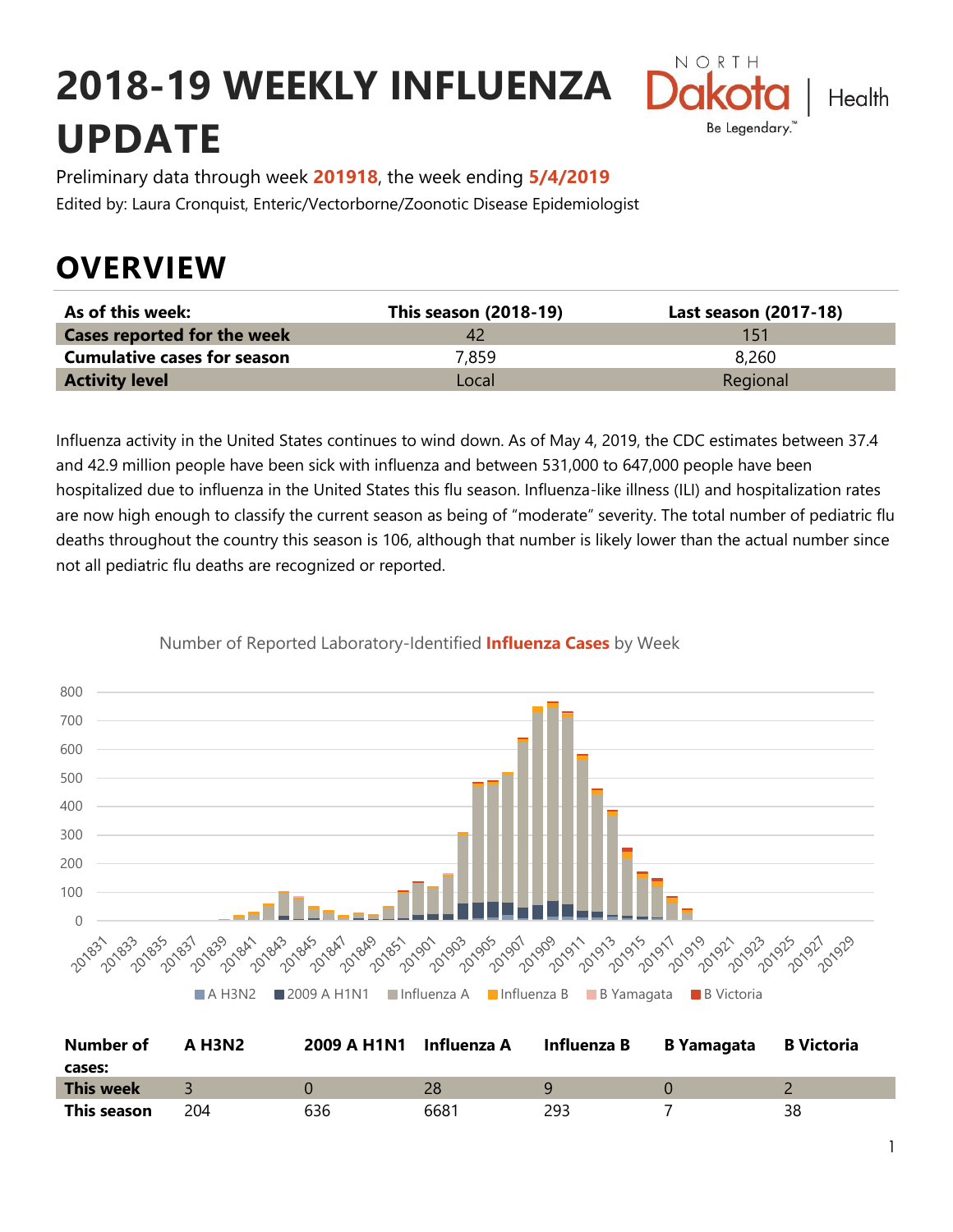Laboratory-confirmed influenza is a reportable disease in North Dakota. Influenza "cases" include people that have tested positive for influenza in a healthcare setting. It does not include people with influenza who did not seek healthcare, or who were diagnosed without a lab test, which is common. The true number of people with influenza in North Dakota is underrepresented, but case data allows us to see where and in what populations influenza is circulating. It also provides context regarding how the current season compares with previous seasons. Find more information about cases on [www.ndflu.com.](file://///nd.gov/doh/DOH-DATA/MSS/DC/PROGRAM/IMMUNE/Immunize/Influenza/Inf18-19/Surveillance/Weekly%20Summaries/www.ndflu.com)



## **CASE DEMOGRAPHICS**



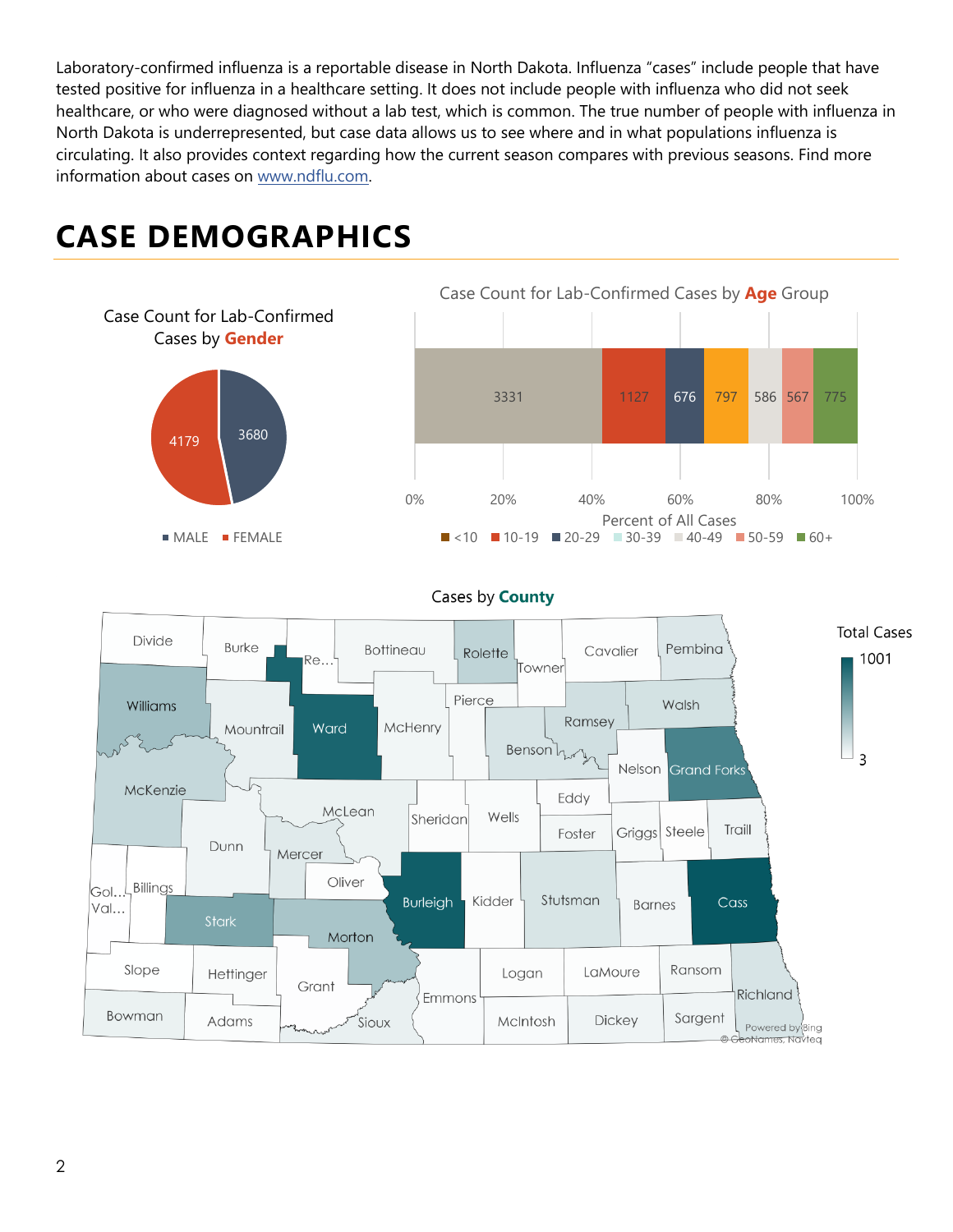# **OUTBREAKS**

During the influenza season, influenza outbreaks are common anywhere people gather, including schools, child care centers, and health care facilities. Outbreaks of influenza or influenza-like illness may be reported to the NDDoH. The following outbreaks have been reported this season:

| <b>Setting</b>                | <b>Number of outbreaks</b> | <b>Identified pathogens</b>                  |
|-------------------------------|----------------------------|----------------------------------------------|
| Long Term Care, Basic Care,   | 21                         | 15 influenza A; 2 influenza A/B; 1           |
| <b>Assisted Living</b>        |                            | rhinovirus/Haemophilus influenzae; 3 unknown |
| <b>Schools</b>                |                            | 1 influenza A/B; 2 influenza A               |
| <b>Child Care Centers and</b> |                            | 1 influenza A; 1 unknown, 1 influenza A/RSV  |
| <b>Preschools</b>             |                            |                                              |

## **SURVEILLANCE PROGRAMS**

In addition to case reporting, the NDDoH uses a variety of information sources to fully describe what is happening during the influenza season.

## **Hospitalizations**

This season, the NDDoH has introduced a new influenza hospitalization surveillance program. Select North Dakota hospitals report the number of influenza-related hospitalizations weekly to the NDDoH. Because this surveillance methodology is new, hospitalization numbers this year may not be comparable to those seen in previous years.





### **Deaths**

Data on pneumonia and influenza deaths is obtained from Vital Records and based on the cause of death listed on the death certificate.

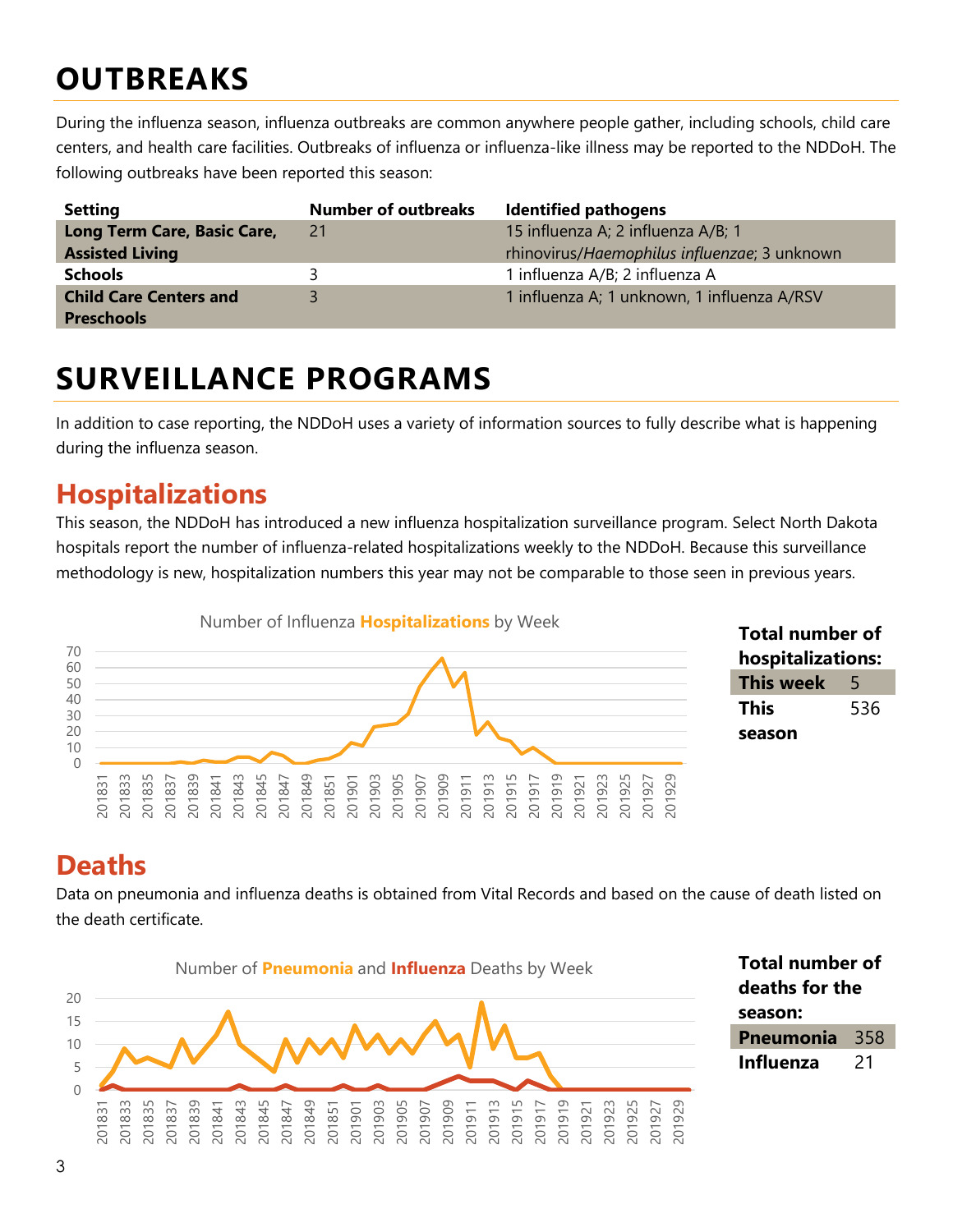## **Outpatient Influenza-like Illness**

The NDDoH participates in the national U.S. Outpatient Influenza-like Illness Surveillance Network (ILINet). Data from participating outpatient providers in North Dakota are pooled to create a state-wide estimate for the weekly percent of healthcare visits due to influenza-like illness (ILI). Patients presenting with a fever of 100ºF or greater and a cough and/or sore throat are considered to have ILI. For more information on state and national ILINet data, see FluView [Interactive.](https://gis.cdc.gov/grasp/fluview/fluportaldashboard.html)



| <b>Sentinel Laboratory Data</b> |  |
|---------------------------------|--|
|                                 |  |
|                                 |  |

The NDDoH receives influenza and RSV testing data from participating sentinel laboratories across the state. The total number of positive tests and the total number of tests conducted are reported and used to create a state-wide percent positivity statistic. For influenza, percent positivity of 10% or greater indicates "season level" influenza activity.

 **0.96% 7 4 13 5 6 3635 1.06% 6 13 14 4 5 3978**

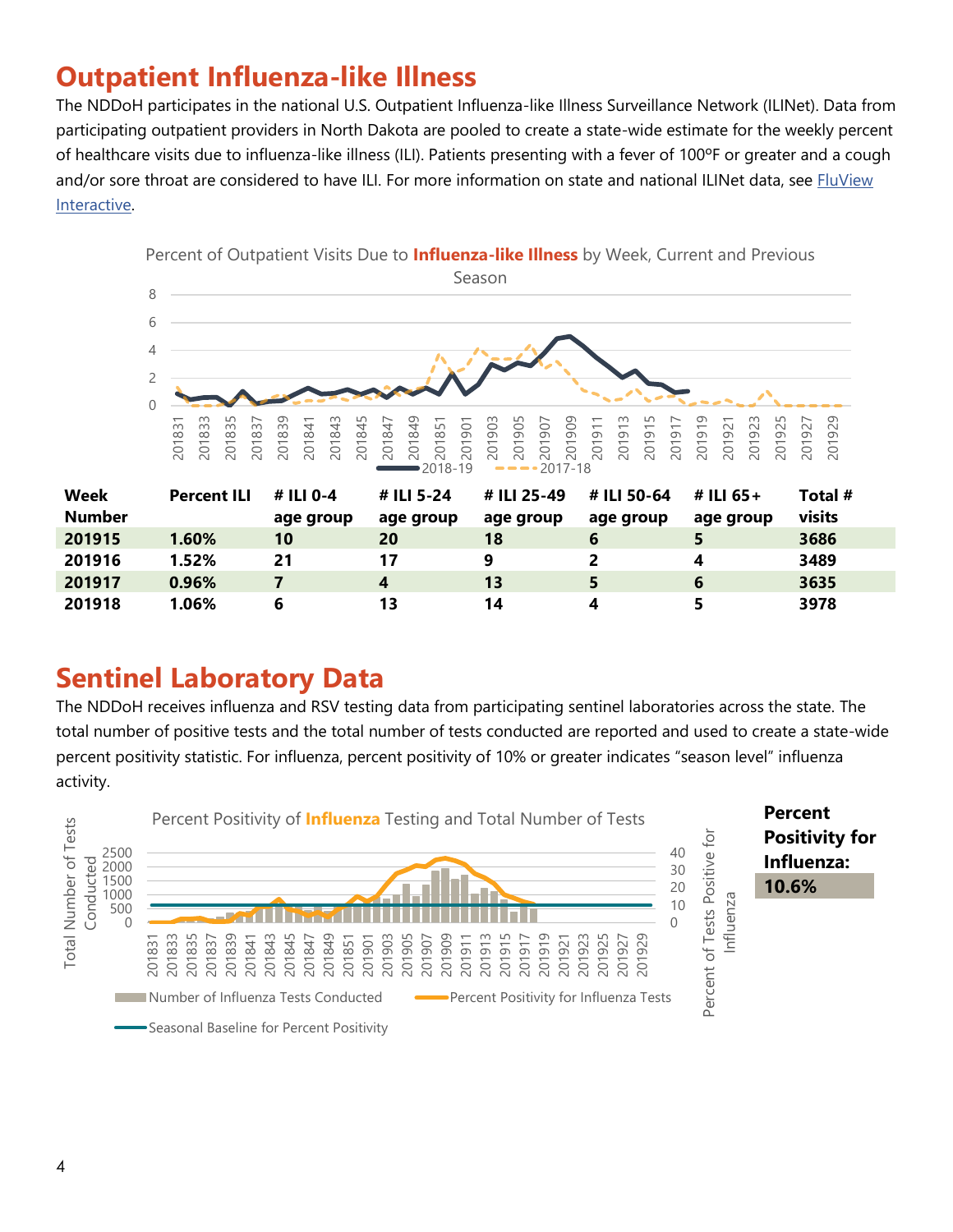

#### **School Absenteeism**

During the influenza season, increases in school absenteeism data can be used as an early indicator for influenza circulation. The NDDoH received absenteeism data from a majority of schools in the state. Data here include absences for all reasons.



# **MULTISEASON COMPARISON**



| <b>Season</b> | <b>Total Cases</b> | Peak Week (week ending) Predominant Strain |                                   |
|---------------|--------------------|--------------------------------------------|-----------------------------------|
| $2014 - 15$   | 6.443              | 12/27/2014                                 | A H3N2 (vaccine mismatch)         |
| 2015-16       | 1,942              | 3/12/2016                                  | 2009 A H1N1                       |
| 2016-17       | 7.507              | 2/18/2017                                  | $A$ H <sub>3</sub> N <sub>2</sub> |